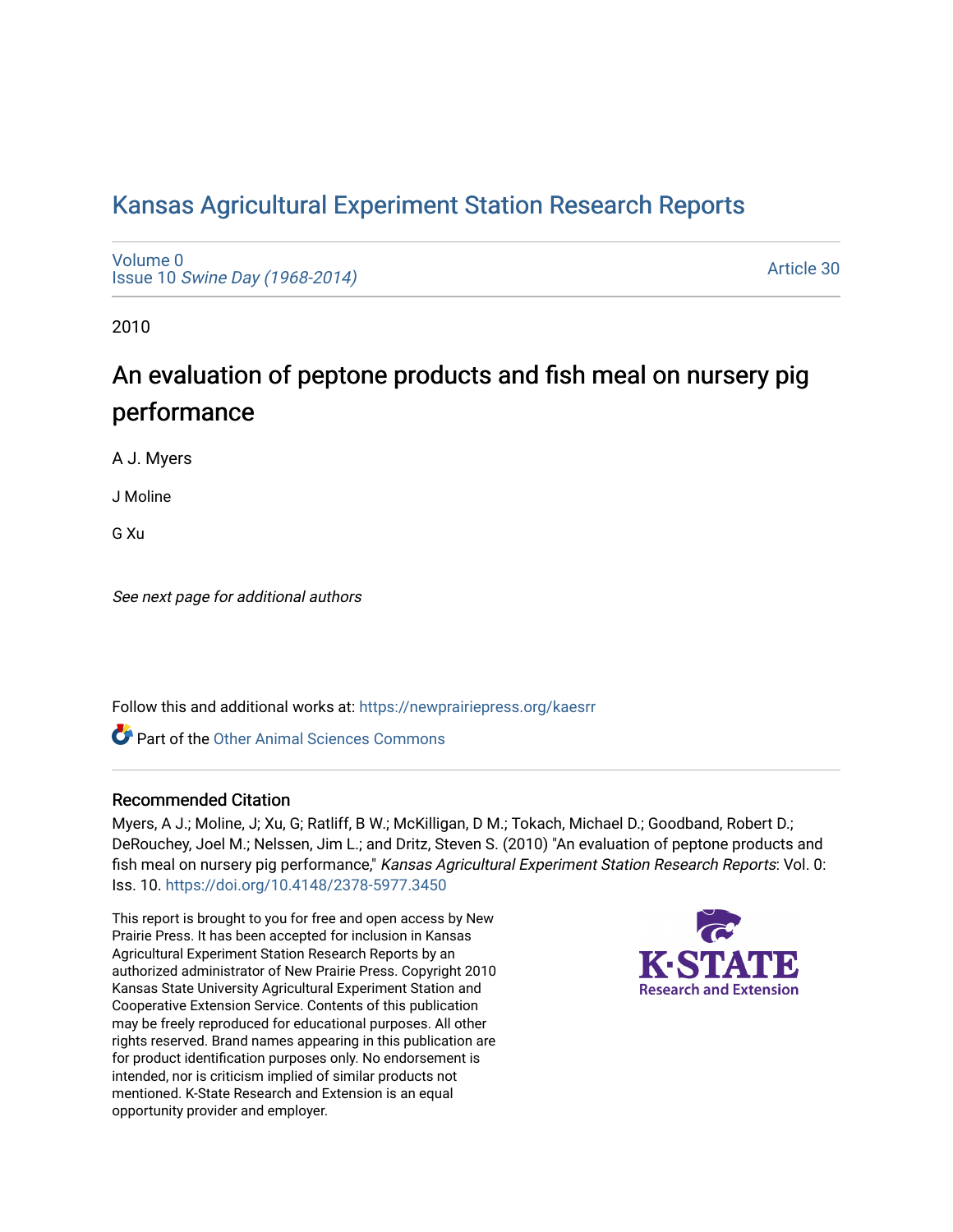## An evaluation of peptone products and fish meal on nursery pig performance

## **Abstract**

A total of 360 nursery pigs (PIC C327 x 1050, initially 11.8 lb and 21 d of age) were used in a 35-d study to evaluate the effects of select menhaden fish meal (SMFM), PEP2+ (also known as Ferm O Tide), Peptone 50, and PEP-NS on nursery pig performance. PEP2+, Peptone 50, and PEP-NS are all porcine intestinal mucosa products, but differ based on the carriers with which they are co-dried. PEP2+ is co-dried with enzymatically processed vegetable proteins. Peptone 50 is co-dried with a vegetable protein, while PEP-NS uses by-products from corn wet-milling. Phase 1 diets were fed in pellet form from d 0 to 8. Phase 2 diets were fed in meal form from d 8 to 21. A common corn-soybean meal diet was fed from d 21 to 35. There were 6 dietary treatments: (1) a negative control diet containing 2.5% spray-dried animal plasma (SDAP) in Phase 1 followed by no specialty protein sources in Phase 2; (2) a diet containing 5% SDAP in Phase 1 and 3% SMFM in Phase 2; (3) a blend of 5% SDAP and 3% SMFM during Phase 1 and 6% SMFM during Phase 2; (4) a blend of 5% SDAP and 3% PEP2+ during Phase 1 and 6% PEP2 during Phase 2; (5) a blend of 5% SDAP and 3% PEP 50 during Phase 1 and 6% PEP50 during Phase 2, and (6) a blend of 5% SDAP and 3% PEP-NS during Phase 1 and 6% PEP-NS during Phase 2. During Phase 1, there were no differences in F/G among pigs fed any of the dietary treatments. During Phase 2 (d 8 to 21), pigs fed 6% PEP2+ had greater (P < 0.05) ADG compared to those fed the negative control diet, 3% or 6% fish meal, with pigs fed PEP50 and PEP NS intermediate. Furthermore, pigs fed 6% PEP2+ had the greatest improvement (P < 0.02) in F/G compared to pigs fed all other experimental diets. Overall, pigs fed diets containing PEP2+ had increased (P < 0.03) ADG and ADFI compared to pigs fed the negative control diet. Pigs fed 3% PEP2+ during Phase 1 and 6% PEP2+ during Phase 2 had greater (P < 0.05) ADFI compared to those fed 3% SMFM during Phase 1 and 6% SMFM during Phase 2. In conclusion, PEP2+, Peptone 50, and PEP-NS can be used as specialty protein sources to replace select menhaden fish meal in Phase 2 nursery pig diets. In addition pigs fed PEP2+ had greater ADG than those fed fish meal.; Swine Day, Manhattan, KS, November 18, 2010

## Keywords

Swine Day, 2010; Kansas Agricultural Experiment Station contribution; no. 11-016-S; Report of progress (Kansas State University. Agricultural Experiment Station and Cooperative Extension Service); 1038; Swine; Fish meal; PEP2+; Peptone 50; PEP-NS; Spray-dried animal plasma

## Creative Commons License



This work is licensed under a [Creative Commons Attribution 4.0 License](https://creativecommons.org/licenses/by/4.0/).

## Authors

A J. Myers, J Moline, G Xu, B W. Ratliff, D M. McKilligan, Michael D. Tokach, Robert D. Goodband, Joel M. DeRouchey, Jim L. Nelssen, and Steven S. Dritz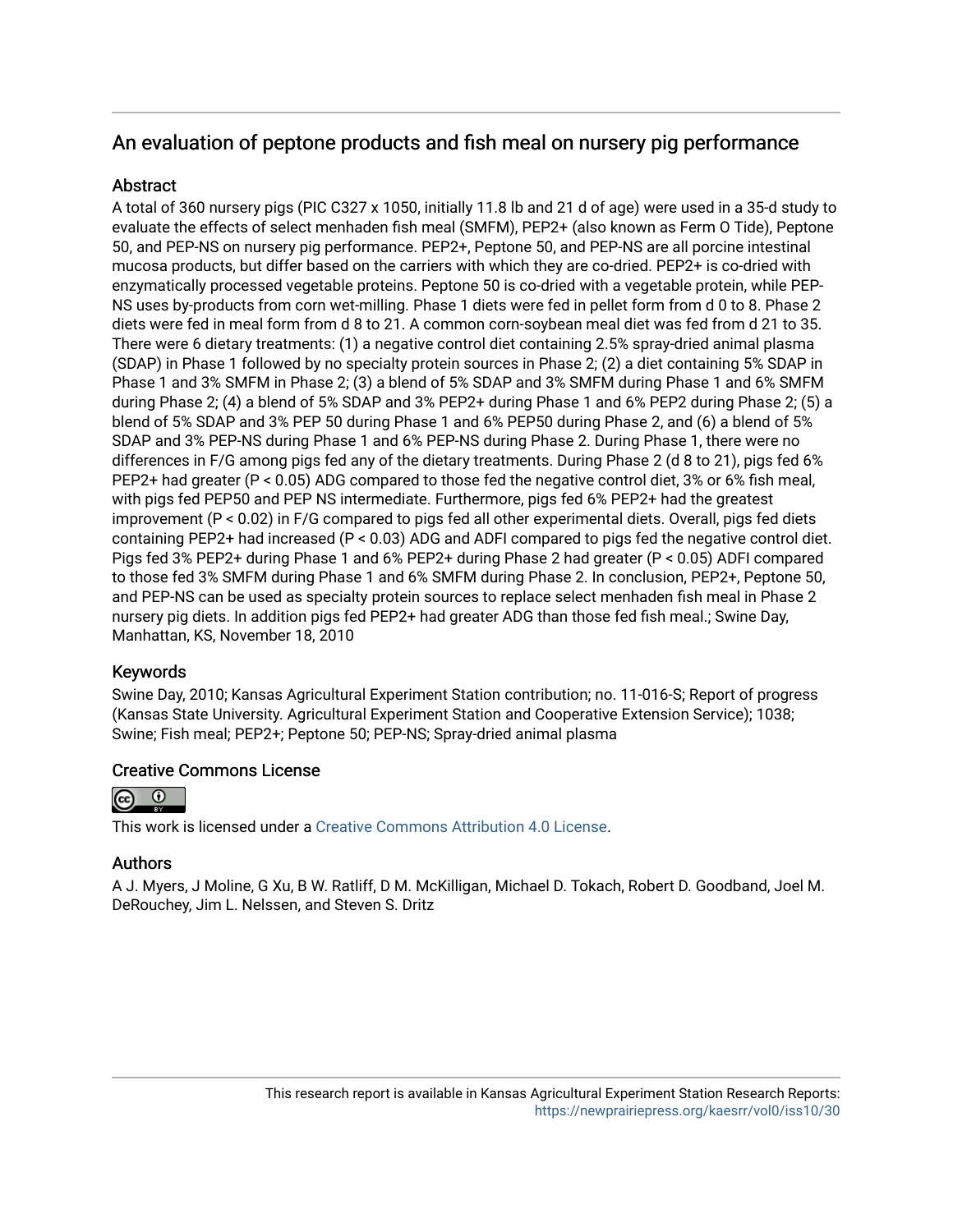# An Evaluation of Peptone Products and Fish Meal on Nursery Pig Performance<sup>1</sup>

*A. J. Myers, M. D. Tokach, R. D. Goodband, S. S. Dritz2 , J. M. DeRouchey, J. L. Nelssen, J. Moline3 , G. Xu3 , B. W. Ratliff,4 and D. M. McKilligan4*

## Summary

A total of 360 nursery pigs (PIC C327  $\times$  1050, initially 11.8 lb and 21 d of age) were used in a 35-d study to evaluate the effects of select menhaden fish meal (SMFM), PEP2+ (also known as Ferm O Tide), Peptone 50, and PEP-NS on nursery pig performance. PEP2+, Peptone 50, and PEP-NS are all porcine intestinal mucosa products, but differ based on the carriers with which they are co-dried. PEP2+ is co-dried with enzymatically processed vegetable proteins. Peptone 50 is co-dried with a vegetable protein, while PEP-NS uses by-products from corn wet-milling. Phase 1 diets were fed in pellet form from d 0 to 8. Phase 2 diets were fed in meal form from d 8 to 21. A common corn-soybean meal diet was fed from d 21 to 35. There were 6 dietary treatments: (1) a negative control diet containing 2.5% spray-dried animal plasma (SDAP) in Phase 1 followed by no specialty protein sources in Phase 2; (2) a diet containing 5% SDAP in Phase 1 and 3% SMFM in Phase 2; (3) a blend of 5% SDAP and 3% SMFM during Phase 1 and 6% SMFM during Phase 2; (4) a blend of 5% SDAP and 3% PEP2+ during Phase 1 and 6% PEP2 during Phase 2; (5) a blend of 5% SDAP and 3% PEP 50 during Phase 1 and 6% PEP50 during Phase 2, and (6) a blend of 5% SDAP and 3% PEP-NS during Phase 1 and 6% PEP-NS during Phase 2. During Phase 1, there were no differences in F/G among pigs fed any of the dietary treatments. During Phase 2 (d 8 to 21), pigs fed 6% PEP2+ had greater (*P* < 0.05) ADG compared to those fed the negative control diet, 3% or 6% fish meal, with pigs fed PEP50 and PEP NS intermediate. Furthermore, pigs fed 6% PEP2+ had the greatest improvement (*P* < 0.02) in F/G compared to pigs fed all other experimental diets. Overall, pigs fed diets containing PEP2+ had increased (*P* < 0.03) ADG and ADFI compared to pigs fed the negative control diet. Pigs fed 3% PEP2+ during Phase 1 and 6% PEP2+ during Phase 2 had greater (*P* < 0.05) ADFI compared to those fed 3% SMFM during Phase 1 and 6% SMFM during Phase 2. In conclusion, PEP2+, Peptone 50, and PEP-NS can be used as specialty protein sources to replace select menhaden fish meal in Phase 2 nursery pig diets. In addition pigs fed PEP2+ had greater ADG than those fed fish meal.

Key words: fish meal, PEP2+, Peptone 50, PEP-NS, spray-dried animal plasma

## Introduction

Recently, porcine intestinal mucosa products have been gaining attention for use in nursery pig diets, specifically as replacements for fish meal. Porcine intestinal mucosa

<sup>1</sup> Appreciation is expressed to Tech Mix Inc., Stewart, MN, and Midwest Ag Enterprises, Marshal, MN, for providing the PEP products and partial financial support.

<sup>2</sup> Food Animal Health and Management Center, College of Veterinary Medicine, Kansas State University.

<sup>3</sup> Midwest Ag Enterprises, Inc., Marshall, MN

<sup>4</sup> TechMix, Inc., Stewart, MN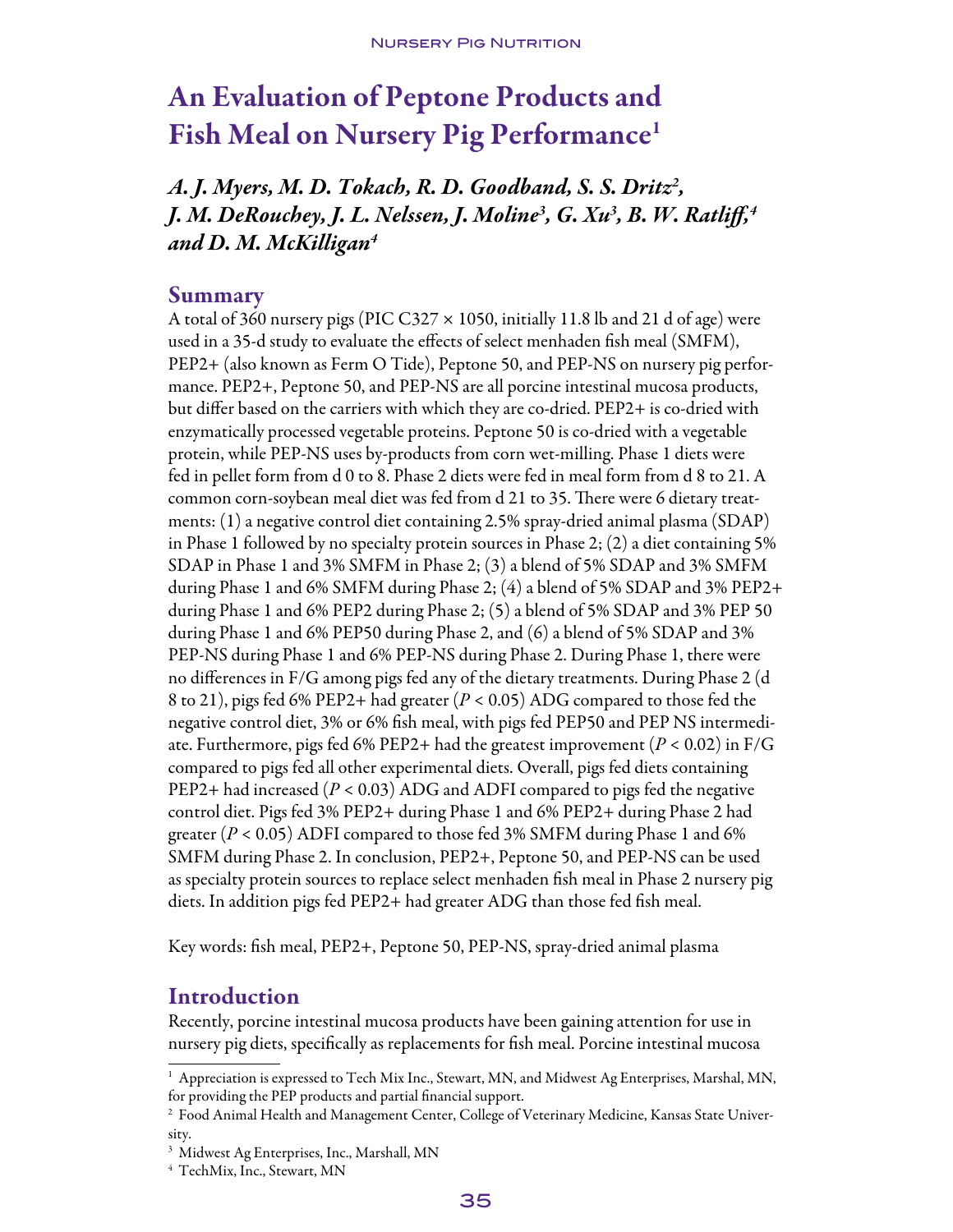#### **NURSERY PIG NUTRITION**

products are derived from small intestines collected at pork processing plants. The intestines are first cleaned of any digestive contents and then pressed to remove the mucosa lining. The mucosa is subsequently hydrolyzed, and resin beads are used to extract heparin for use in the human health industry. The remaining material consists of small chain peptides and has an excellent amino acid profile. In addition to the mucosa, unique coproducts are added and co-dried to create a final product. Previous research (Myers et al., 2010<sup>s</sup>) found that 4% PEP2 could be fed in Phase 2 nursery pig diets, replacing select menhaden fish meal, and actually improving ADG and F/G. This study looked at three different porcine intestinal products: PEP2+, Peptone 50, and PEP-NS. PEP2+ is a combination of porcine intestinal mucosa and enzymatically processed vegetable proteins. Peptone 50 is another porcine intestinal mucosa product co-dried onto vegetable protein. Finally, PEP-NS is unique from the other two PEP products in that it does not contain soy products as a carrier. Instead PEP-NS uses by-products from corn wet-milling as its carrier. The objective of this study was to evaluate the influence of PEP2+, Peptone 50, PEP-NS, and fish meal on nursery pig growth performance.

## Procedures

The Kansas State University (K-State) International Animal Care and Use Committee approved the protocol used in this experiment.. The study was conducted at the K-State Segregated Early Weaning Facility in Manhattan, KS.

Samples of PEP2+, Peptone 50, and PEP-NS were collected and analyzed for CP, crude fat, mineral, and amino acid content (Table 1). The nutrient profiles for PEP2+, Peptone 50, PEP-NS and their digestible amino acid values were provided by the manufacturer and used in diet formulation.

A total of 360 nursery pigs (PIC C327 ×1050, initially 11.8 lb and 21 d of age) were used in a 35-d study to evaluate the effects on nursery pig performance of select menhaden fishmeal (SMFM), PEP2+, Peptone 50, and PEP-NS. After arrival at the segregated early weaning facility, pigs were allotted to 1 of 6 dietary treatments. There were 5 pigs per pen and 12 pens per treatment. Pigs were provided ad libitum access to feed and water via a 4-hole dry self-feeder and a cup waterer in each pen  $(4 \times 4 \text{ ft})$ .

The 6 dietary treatments were: (1) negative control containing 2.5% spray-dried animal plasma (SDAP) in Phase 1 followed by no specialty protein sources in Phase 2, (2) positive control containing 5% SDAP in Phase 1 and 3% select menhaden fish meal in Phase 2; and the diets containing specialty protein sources (3 through 6) contained 5% SDAP and either 3% fish meal, PEP2+, Peptone 50, and PEP-NS in Phase 1, and 6% fish meal, PEP2+, Peptone 50, PEP-NS in Phase 2, respectively. Phase 1 diets were fed in pellet form from d 0 to 8 after weaning (Table 2). Phase 2 diets were fed in meal form from d 7 to 21 (Table 3). A common Phase 3 diet was fed from d 21-35. Average daily gain, ADFI, and F/G were determined by weighing pigs and measuring feed disappearance on d 0, 8, 16, 21 and 35 (Table 4).

Data were analyzed as a completely randomized design with pen as the experimental unit. Analysis of variance was performed using the MIXED procedure in SAS (SAS Institute, Inc., Cary, NC). Means were separated using the LSD procedure.

⁵ Myers et al., Swine Day 2010, Report of Progress 1038, pp. 27-34.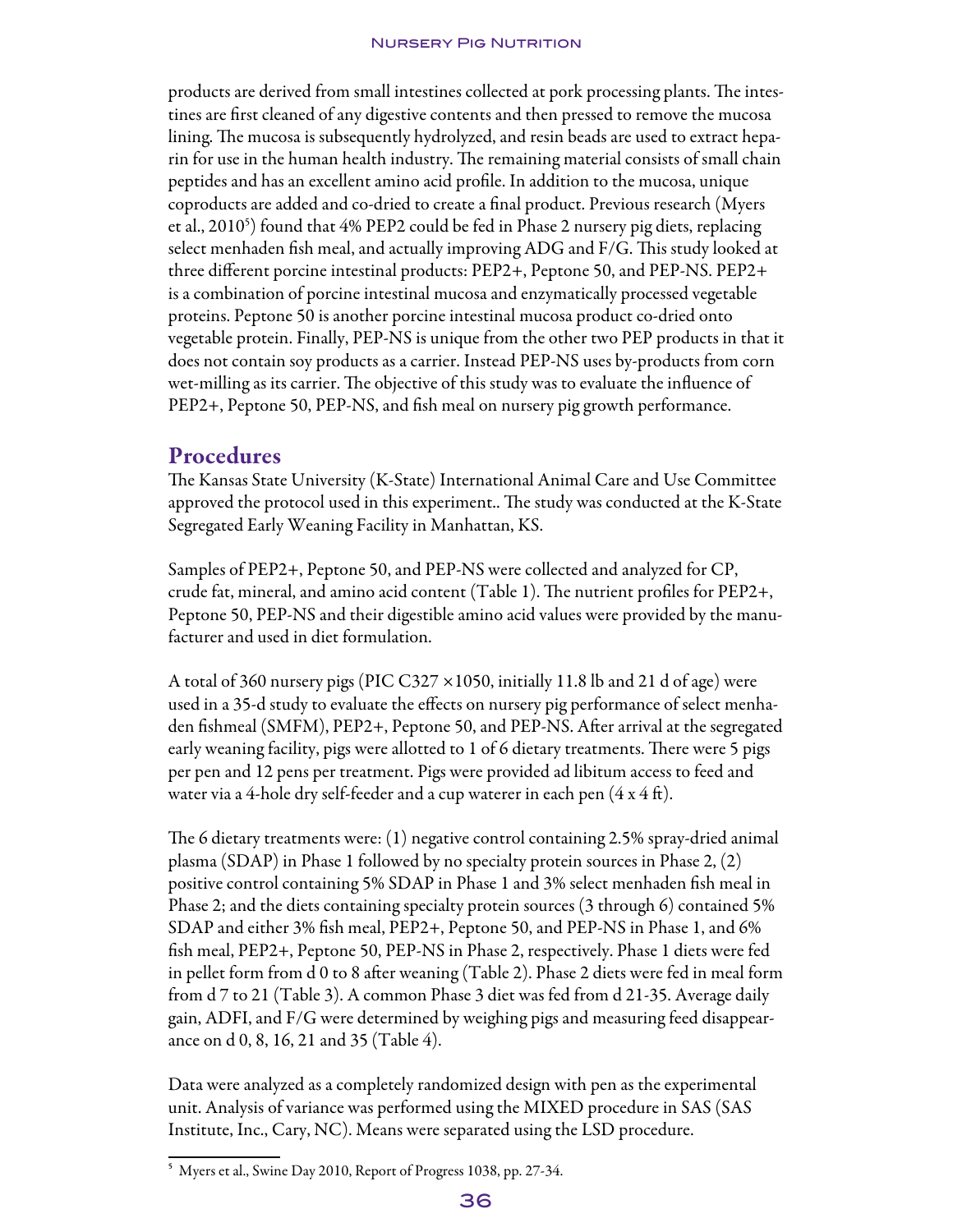## Results and Discussion

During Phase 1 (d 0 to 8), there were no differences among pigs fed any of the dietary treatments for ADG, ADFI, or F/G.

From d 8 to 21, pigs fed diets containing 6% PEP2+, Peptone 50, or PEP-NS had improved  $(P < 0.02)$  ADG compared to those fed the negative control. Pigs fed 6% PEP2+ had (*P* < 0.05) increased ADG compared to those fed 3% fish meal, 6% fish meal, or 6% Peptone 50. Furthermore, pigs fed 6% PEP2+, Peptone 50, or PEP-NS had improved (*P* < 0.03) feed intake compared to pigs fed the negative control diet. Pigs fed diets containing 6% PEP2+ had improved (*P* < 0.02) F/G compared to all other treatments.

From d 0 to 21, pigs fed 3% PEP2+, Peptone 50, or PEP-NS in Phase 1 and 6% PEP2+, Peptone50, or PEP-NS in Phase 2 had improved (*P* < 0.05) ADG compared to those fed the negative control diet. While, pigs fed 3% PEP2+ in Phase 1 and 6% PEP2+ in Phase 2 had improved (*P* < 0.02) ADG compared to pigs fed 5% SDAP in Phase 1 and 3% SMFM in Phase 2 or 3% SMFM in Phase 1 and 6% SMFM in Phase 2. In addition, pigs fed 3 % PEP2+ or Peptone50 in Phase 1 and 6% PEP2+ or Peptone 50 during Phase 2 had improved  $(P < 0.03)$  feed intake compared to those fed the negative control. Pigs fed 3% PEP2+ during Phase 1 and 6% PEP2+ had improved  $(P < 0.05)$ F/G compared to all other dietary treatments.

During Phase 3, d 21-35, when all pigs were fed a common diet, there were no significant differences found among treatments for ADG and ADFI. However, pigs previously fed 5% SDAP in Phase 1 and 3% SMFM in Phase 2 had improved (*P* < 0.04) F/G compared to pigs previously fed 3% PEP2+ during Phase 1 and 6% PEP2+ during Phase 2.

Overall, pigs fed diets containing PEP2+ had improved (*P* < 0.03) ADG compared to pigs fed the negative control diet. Additionally, pigs fed diets containing PEP2+, Peptone50, and PEP-NS had improved (*P* < 0.03) feed intake compared to pigs fed the negative control. While pigs fed 3% PEP2+ during Phase 1 and 6% PEP2+ during Phase 2 had increased (*P* < 0.05) feed intake compared to pigs fed 3% SMFM during Phase 1 and 6% SMFM during Phase 2.

In conclusion, adding 3% PEP products to Phase 1 nursery-pig diets had no adverse effects on growth performance. However, the greatest benefits were seen when 6% PEP2+ was added to Phase 2 diets. During this period, pigs fed diets containing 6% PEP2+ had increased feed intake compared to those fed the 6% fish meal diet. The added benefits of increased feed intake were carried over to feed efficiency: Pigs fed 6% PEP2+ had the greatest improvement in F/G compared to all other treatments.

In conclusion, PEP2+, Peptone 50, and PEP-NS can be used as specialty protein sources to replace select menhaden fish meal in Phase 2 nursery pig diets, with those fed PEP2+ having greater ADG than those fed fish meal.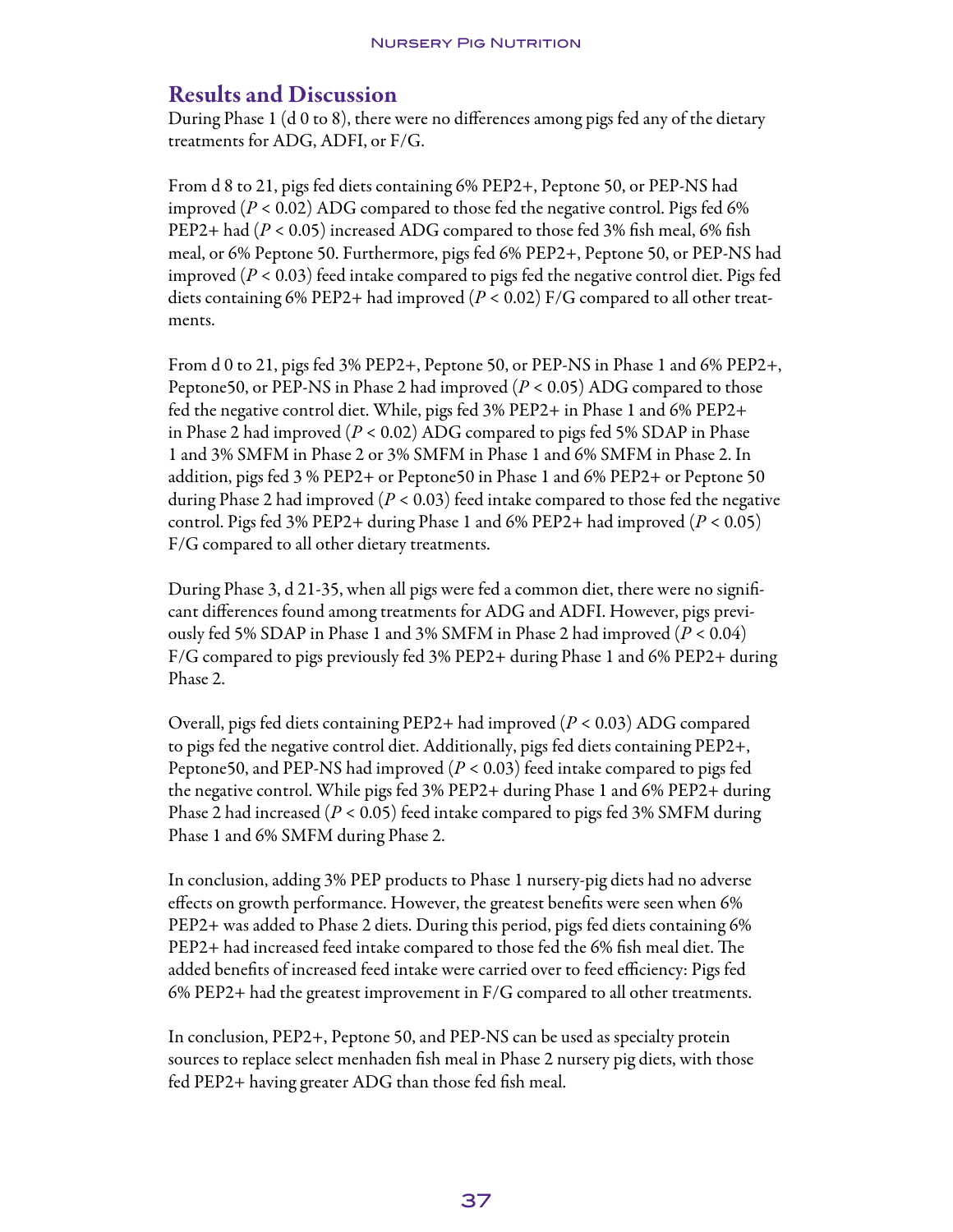|                | Fish meal                   |          | $PEP2+$ <sup>1</sup>    |          | Peptone $502$           |          | PEP-NS <sup>3</sup>     |          |
|----------------|-----------------------------|----------|-------------------------|----------|-------------------------|----------|-------------------------|----------|
| Item           | Formulated <sup>4,5,7</sup> | Analyzed | Formulated <sup>6</sup> | Analyzed | Formulated <sup>6</sup> | Analyzed | Formulated <sup>6</sup> | Analyzed |
| CP, %          |                             |          |                         |          |                         |          |                         |          |
| Amino Acids, % |                             |          |                         |          |                         |          |                         |          |
| Isoleucine     | 2.42(94)                    | 2.42     | 2.63(88)                | 2.67     | 2.23(91)                | 2.38     | 2.06(83)                | 1.99     |
| Leucine        | 4.27(94)                    | 4.28     | 4.23(89)                | 4.55     | 3.78(91)                | 4.03     | 3.44(72)                | 3.55     |
| Lysine         | 4.57(95)                    | 4.67     | 4.29(88)                | 4.51     | 3.12(91)                | 3.57     | 3.50(83)                | 3.44     |
| Methionine     | 1.66(94)                    | 1.55     | 1.09(88)                | 0.97     | 0.81(93)                | 0.75     | 0.97(86)                | 0.80     |
| Threonine      | 2.32(88)                    | 2.56     | 2.47(83)                | 2.47     | 2.00(88)                | 2.15     | 2.06(77)                | 1.94     |
| Tryptophan     | 0.59(88)                    | 0.56     | 0.77(87)                | 0.68     | 0.67(90)                | 0.68     | 0.59(83)                | 0.55     |
| Valine         | 2.82(93)                    | 2.78     | 3.03(86)                | 3.03     | 2.44(89)                | 2.59     | 2.56(81)                | 2.43     |
| Cystine        | 0.50(88)                    | 0.49     | 0.79(77)                | 0.68     | 0.80(88)                | 0.62     | 0.62(68)                | 0.47     |

### Table 1. Analyzed nutrient composition of ingredients

1PEP2+ (Tech Mix, Stewart, MN, and Midwest Ag Enterprises, Marshall, MN).

<sup>2</sup> Peptone 50 (Tech Mix, Stewart, MN, and Midwest Ag Enterprises, Marshall, MN).

 $^3$ PEP-NS (Tech Mix, Stewart, MN, and Midwest Ag Enterprises, Marshall, MN ).

 $^4\rm D$ iets were prepared using the formulated values.

5 Nutrient values from NRC (1998).

38

 $^6\rm{N}$ utrient values provided by the manufacturer.

 $^7$  ( ) indicate standardized ileal digestible amino acid coefficients (%) used in diet formulation.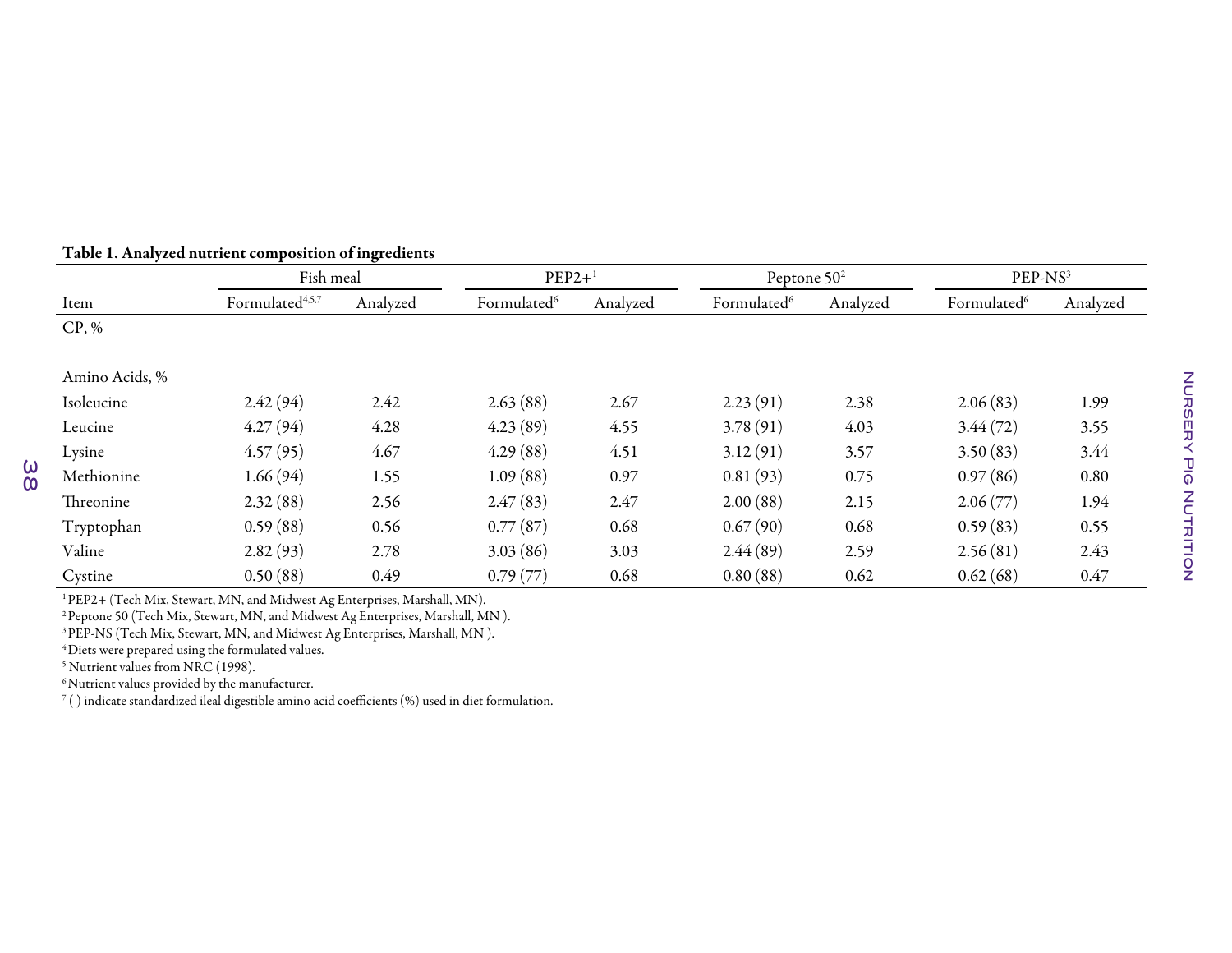|                           |                  |               | 3% Select menha- |                          |                     |                        |
|---------------------------|------------------|---------------|------------------|--------------------------|---------------------|------------------------|
| Ingredient, %             | Negative control | animal plasma | den fish meal    | $3\%$ PEP2+ <sup>3</sup> | $3\%$ Peptone $503$ | 3% PEP-NS <sup>3</sup> |
| Corn                      | 36.19            | 38.50         | 38.99            | 38.36                    | 38.35               | 38.31                  |
| Soybean meal, (46.5% CP)  | 29.62            | 24.98         | 22.21            | 22.20                    | 22.19               | 22.21                  |
| Spray-dried animal plasma | 2.50             | 5.00          | 5.00             | 5.00                     | 5.00                | 5.00                   |
| Select menhaden fish meal | ---              | $\cdots$      | 3.00             | $\cdots$                 | ---                 | $\cdots$               |
| $PEP2+$                   | ---              | ---           | $\cdots$         | 3.00                     | ---                 | ---                    |
| Peptone 50                | ---              | ---           | ---              | $\sim$ $\sim$ $\sim$     | 3.00                | $\cdots$               |
| PEP-NS                    | ---              | ---           | ---              | ---                      | ---                 | 3.00                   |
| Spray-dried whey          | 25.00            | 25.00         | 25.00            | 25.00                    | 25.00               | 25.00                  |
| Soybean oil               | 3.00             | 3.00          | 3.00             | 3.00                     | 3.00                | 3.00                   |
| Monocalcium P, (21% P)    | 1.30             | 1.18          | 0.78             | 1.13                     | 1.05                | 1.10                   |
| Limestone                 | 0.95             | 1.03          | 0.83             | 1.05                     | 1.10                | 1.08                   |
| Salt                      | 0.35             | 0.35          | 0.35             | 0.35                     | 0.35                | 0.35                   |
| Zinc oxide                | 0.25             | 0.25          | 0.25             | 0.25                     | 0.25                | 0.25                   |
| Vitamin premix            | 0.25             | 0.25          | 0.25             | 0.25                     | 0.25                | 0.25                   |
| Trace mineral premix      | 0.15             | 0.15          | 0.15             | 0.15                     | 0.15                | 0.15                   |
| Lysine HCl                | 0.21             | 0.16          | 0.08             | 0.11                     | 0.15                | 0.15                   |
| DL-Methionine             | 0.17             | 0.13          | 0.11             | 0.14                     | 0.15                | 0.14                   |
| L-Threonine               | 0.07             | 0.03          | 0.01             | 0.02                     | 0.03                | 0.03                   |
| Total                     | 100.00           | 100.00        | 100.00           | 100.00                   | 100.00              | 100.00                 |

Table 2. Composition of diets, Phase 1 (as-fed basis) $^{\rm 1,2}$ 

*continued*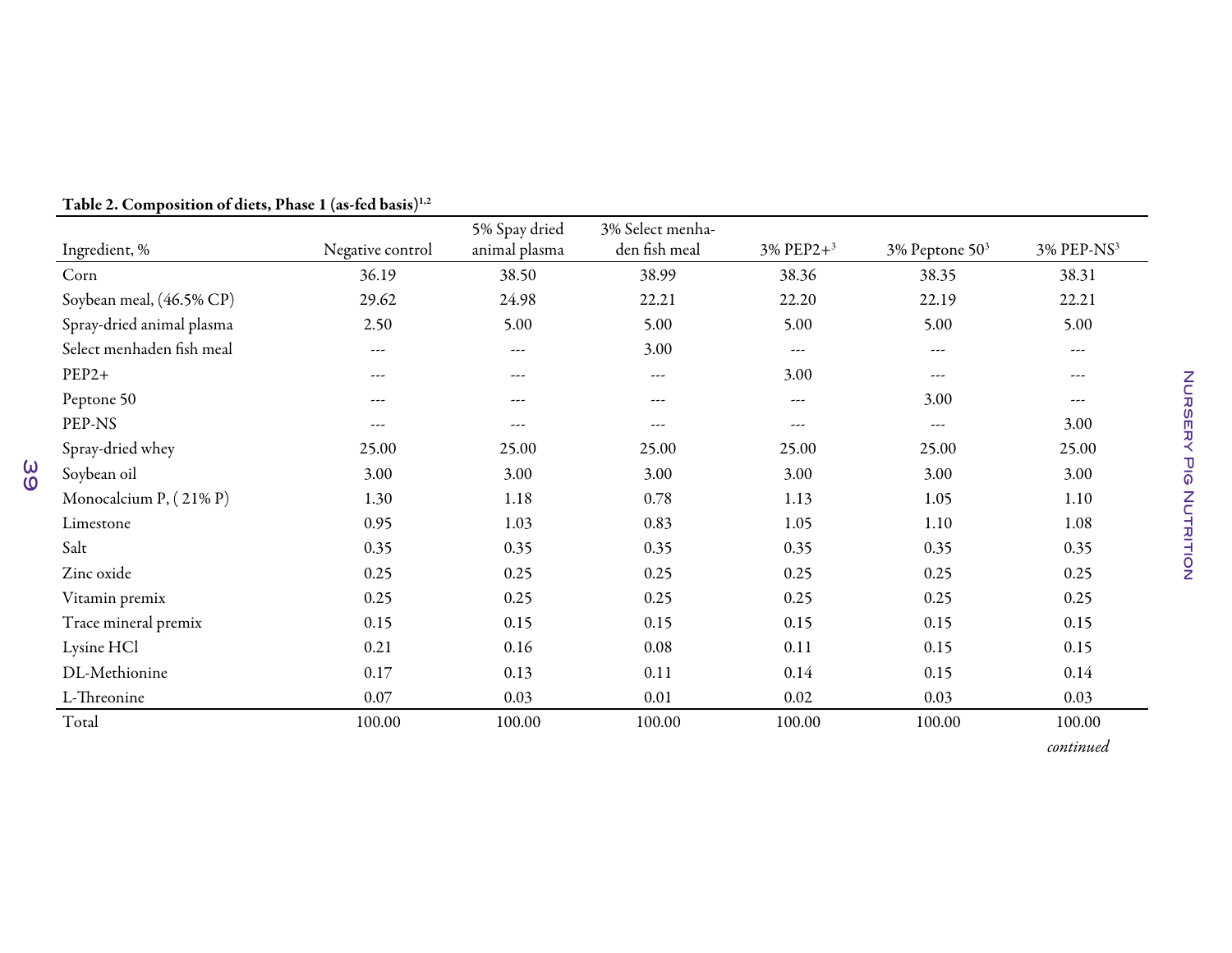| Ingredient, %                   | Negative control | 5% Spay dried<br>animal plasma | 3% Select menha-<br>den fish meal | $3\%$ PEP2+ <sup>3</sup> | $3\%$ Peptone $503$ | 3% PEP-NS <sup>3</sup> |
|---------------------------------|------------------|--------------------------------|-----------------------------------|--------------------------|---------------------|------------------------|
| Calculated analysis             |                  |                                |                                   |                          |                     |                        |
| SID amino acids, % <sup>4</sup> |                  |                                |                                   |                          |                     |                        |
| Lysine                          | 1.40             | 1.40                           | 1.40                              | 1.40                     | 1.40                | 1.40                   |
| Isoleucine:lysine               | 60               | 59                             | 60                                | 60                       | 59                  | 59                     |
| Methionine:lysine               | 32               | 29                             | 30                                | 30                       | 30                  | 30                     |
| Met & Cys:lysine                | 58               | 58                             | 58                                | 58                       | 58                  | 58                     |
| Threonine:lysine                | 63               | 63                             | 63                                | 63                       | 63                  | 63                     |
| Tryptophan:lysine               | 18.5             | 18.9                           | 19.1                              | 19.3                     | 19.2                | 18.8                   |
| Valine:lysine                   | 67               | 69                             | 71                                | 71                       | 70                  | 70                     |
| Total lysine, %                 | 1.55             | 1.55                           | 1.55                              | 1.56                     | 1.55                | 1.56                   |
| CP, %                           | 22.2             | 22.1                           | 22.6                              | 22.4                     | 22.2                | 22.2                   |
| ME kcal/lb                      | 1,545            | 1,551                          | 1,560                             | 1,548                    | 1,549               | 1,551                  |
| Ca, %                           | 0.90             | 0.90                           | 0.90                              | 0.90                     | 0.90                | 0.90                   |
| $P, \%$                         | 0.80             | 0.79                           | 0.78                              | 0.79                     | 0.78                | 0.78                   |
| Available P, %                  | 0.55             | 0.55                           | 0.55                              | 0.55                     | 0.55                | 0.55                   |

Table 2. Composition of diets, Phase 1 (as-fed basis) $^{\rm 1,2}$ 

1A total of 360 nursery <sup>p</sup>igs (initial BW 11.8 lb) were used in <sup>a</sup> 35-d trial to determine the effects of fish meal, PEP2+, PEP50, PEP-NS on nursery <sup>p</sup>ig growth performance.

 $^2$ Phase 1 diets were fed from d 0 to 8 and were fed in pellet form.

 $^3\rm{Tech}$  Mix, Stewart, MN, and Midwest Ag Enterprises, Marshall, MN .

 $^4$  Standardized ileal digestible.

40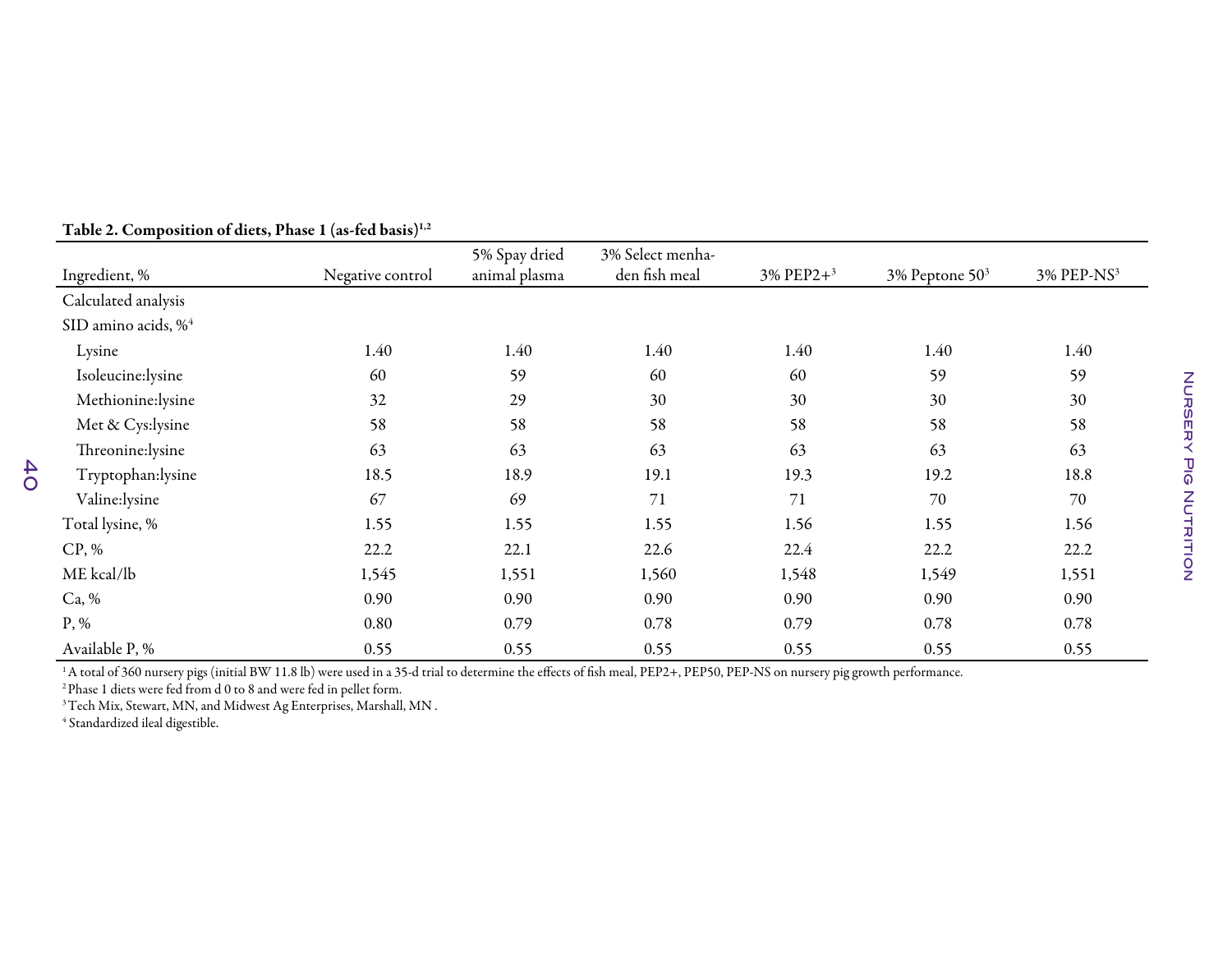|                           |                  |                                    | Phase 2                            |              |                      |                        | Phase 3              |
|---------------------------|------------------|------------------------------------|------------------------------------|--------------|----------------------|------------------------|----------------------|
| Ingredient, %             | Negative control | 3% Select<br>menhaden<br>fish meal | 6% Select<br>menhaden<br>fish meal | 6% PEP2+ $3$ | $6\%$ Peptone $503$  | 6% PEP-NS <sup>3</sup> | Corn-SBM             |
| Corn                      | 54.46            | 55.81                              | 56.02                              | 54.78        | 54.70                | 54.63                  | 62.80                |
| Soybean meal, (46.5% CP)  | 30.76            | 27.07                              | 24.61                              | 24.58        | 24.59                | 24.60                  | 32.25                |
| Select menhaden fish meal | ---              | 3.00                               | 6.00                               | ---          | $\sim$ $\sim$ $\sim$ | $\cdots$               | $\sim$ $\sim$ $\sim$ |
| $PEP2+$                   | ---              | $\sim$ $\sim$ $\sim$               | ---                                | 6.00         | $- - -$              | $---$                  | $---$                |
| <b>PEP50</b>              | ---              | $- - -$                            | ---                                | ---          | 6.00                 | $---$                  | $- - -$              |
| PEP-NS                    | ---              | $\sim$ $\sim$ $\sim$               | ---                                | ---          | ---                  | 6.00                   | ---                  |
| Spray-dried whey          | 10.00            | 10.00                              | 10.00                              | 10.00        | 10.00                | 10.00                  | $---$                |
| Soybean oil               | 1.00             | 1.00                               | 1.00                               | 1.00         | 1.00                 | 1.00                   | 1.00                 |
| Monocalcium P, (21% P)    | 1.2              | 0.83                               | 0.43                               | 1.10         | 1.00                 | 1.13                   | 1.25                 |
| Limestone                 | 0.88             | 0.68                               | 0.48                               | 0.93         | 1.00                 | 0.95                   | 1.05                 |
| Salt                      | 0.35             | 0.35                               | 0.35                               | 0.35         | 0.35                 | 0.35                   | 0.35                 |
| Zinc oxide                | 0.25             | 0.25                               | 0.25                               | 0.25         | 0.25                 | 0.25                   | 0.25                 |
| Vitamin premix            | 0.25             | 0.25                               | 0.25                               | 0.25         | 0.25                 | 0.25                   | 0.25                 |
| Trace mineral premix      | 0.15             | 0.15                               | 0.15                               | 0.15         | 0.15                 | 0.15                   | 0.15                 |
| Lysine HCl                | 0.35             | 0.30                               | 0.21                               | 0.27         | 0.34                 | 0.34                   | 0.33                 |
| DL-Methionine             | 0.16             | 0.15                               | 0.11                               | $0.17\,$     | 0.18                 | 0.17                   | 0.14                 |
| L-Threonine               | 0.14             | 0.13                               | 0.10                               | 0.12         | 0.14                 | 0.14                   | 0.13                 |
| Phzyme 600                |                  |                                    |                                    |              |                      |                        | .05                  |
| Total                     | 100              | 100                                | 100                                | 100          | 100                  | 100                    | 100                  |
|                           |                  |                                    |                                    |              |                      |                        | continued            |

#### Table 3. Composition of diets, Phase 2 and 3 (as-fed basis) $^{\rm 1,2}$

 $\overline{4}$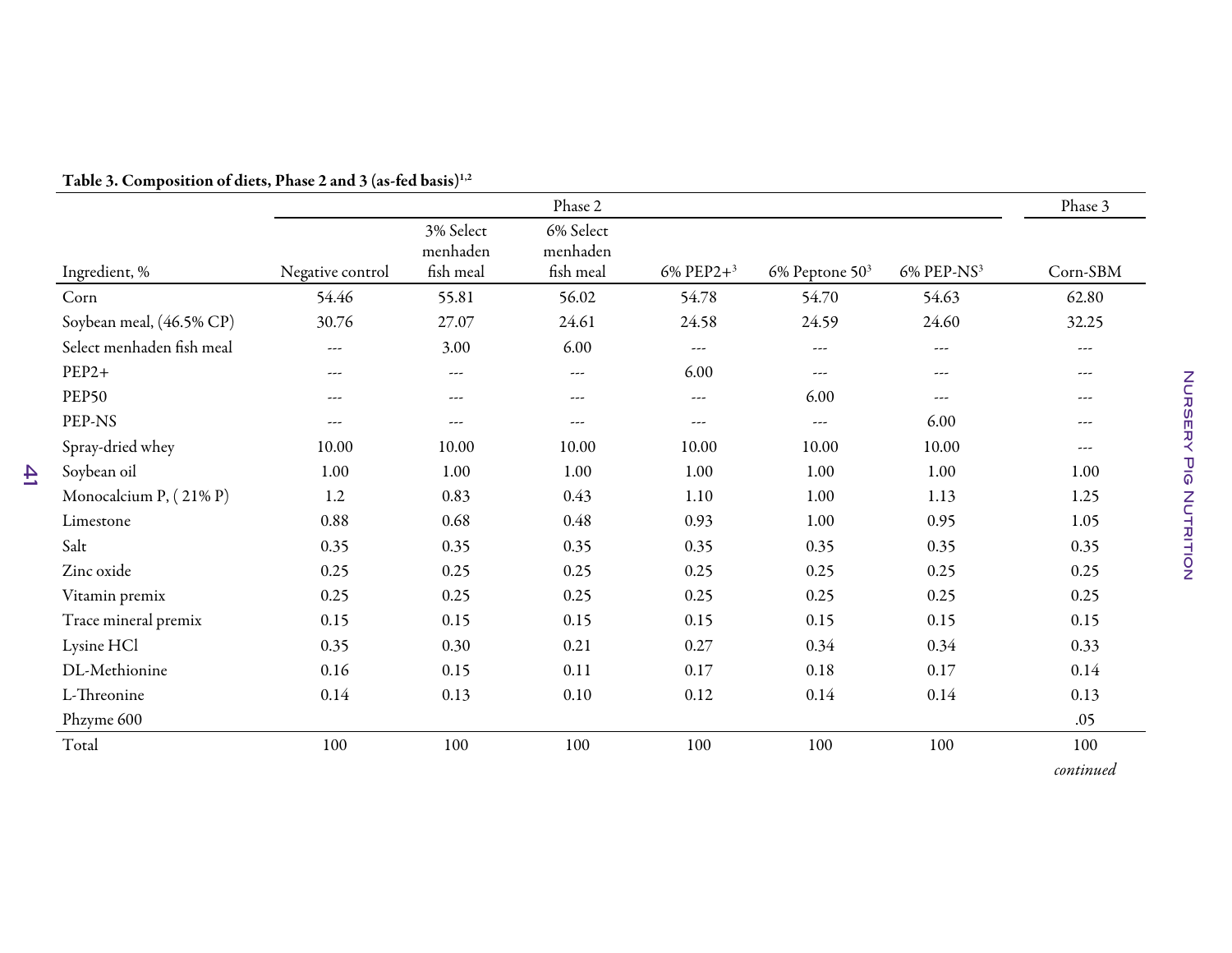|                                 |                  |                                    | Phase 2                            |              |                     |                        | Phase 3  |
|---------------------------------|------------------|------------------------------------|------------------------------------|--------------|---------------------|------------------------|----------|
| Ingredient, %                   | Negative control | 3% Select<br>menhaden<br>fish meal | 6% Select<br>menhaden<br>fish meal | 6% PEP2+ $3$ | $6\%$ Peptone $503$ | 6% PEP-NS <sup>3</sup> | Corn-SBM |
| Calculated analysis             |                  |                                    |                                    |              |                     |                        |          |
| SID amino acids, % <sup>4</sup> |                  |                                    |                                    |              |                     |                        |          |
| Lysine                          | 1.30             | 1.30                               | 1.30                               | 1.30         | 1.30                | 1.30                   | 1.26     |
| Isoleucine:lysine               | 60               | 60                                 | 62                                 | 61           | 60                  | 58                     | 61       |
| Methionine:lysine               | 34               | 35                                 | 35                                 | 35           | 35                  | 36                     | 34       |
| Met & Cys:lysine                | 58               | 58                                 | 58                                 | 58           | 58                  | 58                     | 59       |
| Threonine:lysine                | 63               | 63                                 | 63                                 | 63           | 63                  | 63                     | 63       |
| Tryptophan:lysine               | 17               | 17                                 | 17                                 | 18           | 17                  | 17                     | 17.5     |
| Valine:lysine                   | 65               | 66                                 | 69                                 | 67           | 65                  | 65                     | 68       |
| Total lysine, %                 | 1.44             | 1.43                               | 1.43                               | 1.45         | 1.43                | 1.45                   | 1.39     |
| CP, %                           | 20.7             | 20.9                               | 21.5                               | 21.2         | 20.8                | 20.7                   | 20.8     |
| ME kcal/lb                      | 1,512            | 1,521                              | 1,529                              | 1,506        | 1,508               | 1,512                  | 1,519    |
| Ca, %                           | 0.75             | 0.75                               | 0.75                               | 0.75         | 0.75                | 0.75                   | 0.76     |
| P, %                            | 0.69             | 0.68                               | 0.67                               | 0.68         | 0.67                | 0.67                   | 0.66     |
| Available P, %                  | 0.39             | 0.39                               | 0.39                               | 0.39         | 0.39                | 0.39                   | 0.34     |

Table 3. Composition of diets, Phase 2 and 3 (as-fed basis) $^{\rm 1,2}$ 

1A total of 360 nursery <sup>p</sup>igs (initial BW 11.8 lb) were used in <sup>a</sup> 35-d trial to determine the effects of fish meal, PEP2+, PEP50, PEP-NS on nursery <sup>p</sup>ig growth performance.

<sup>2</sup> Phase 1 diets were fed from d 0 to 7 and were in the pellet form.<br><sup>3</sup> Tech Mix, Stewart, MN, and Midwest Ag Enterprises, Marshall, MN .

<sup>4</sup> Standardized ileal digestible.

 $\frac{42}{2}$